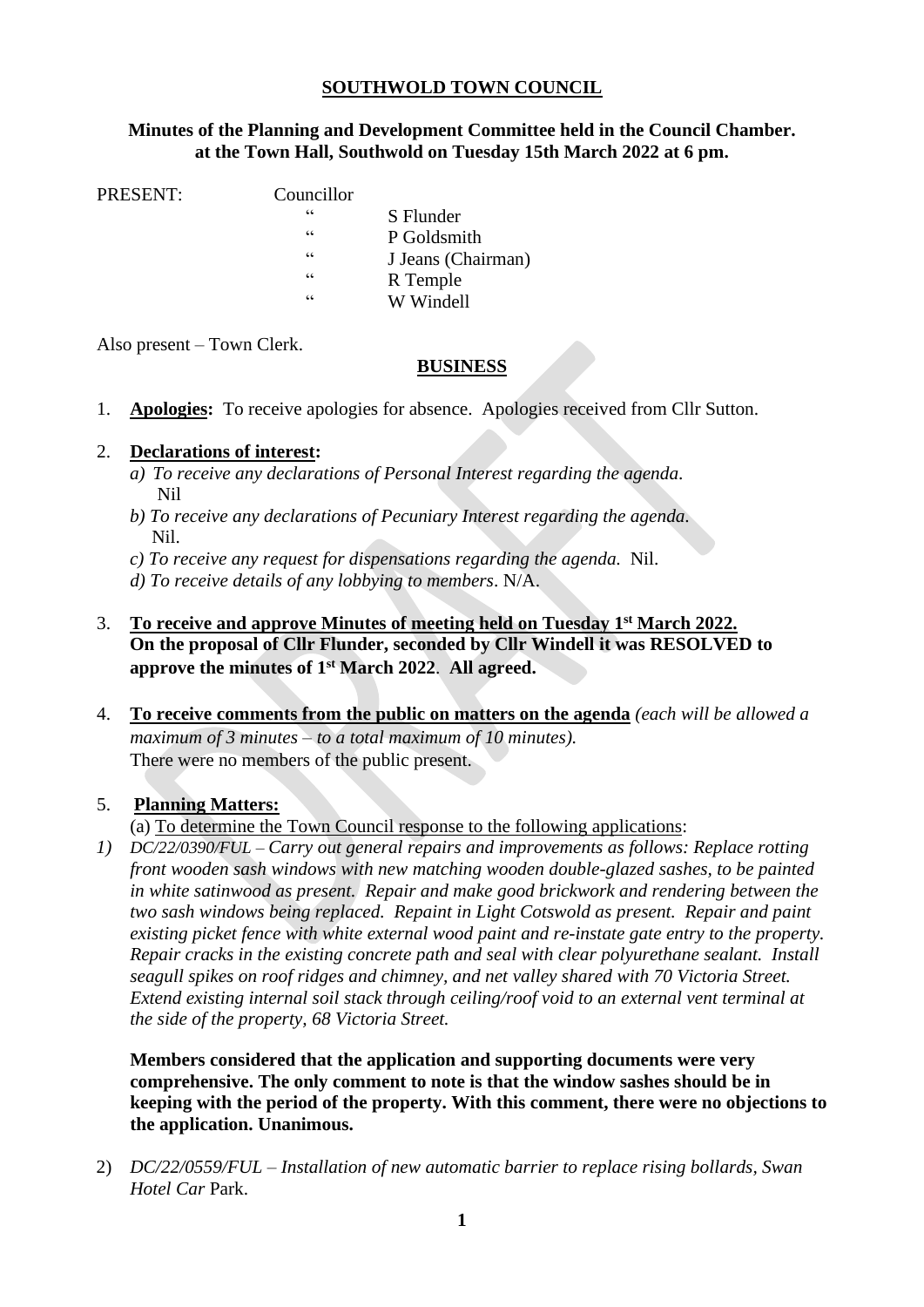Members considered the application and the effect on the conservation area. The lighting that is in place is problematic for neighbours and affects their amenity.

From the documents provided it was not clear how pedestrians would get through the side of the barrier. It was noted that there is a need to ensure that pedestrian and disabled access is retained.

Discussion took place as to why a barrier is required at this location. Use of the car park can be monitored by other means  $-i.e.,$  by signs stating that it is a private car park, parking permits, wardens, clamping, etc, as in the Blakeney Hotels.

The design of the barrier is industrial and is not in keeping with the streetscape in this residential area. N Plan Design policy also refers.

## **Based on the above, it was unanimously agreed that ESC is asked to REFUSE this application and that the applicant be requested to consider other means to monitor parking in this car park.**

#### *3) DC/22/0669/FUL – Garage & workshop, 46 Hotson Road.*

Members considered the application alongside the policies of the N Plan. Specific policies are those relating to parking and design.

It was not possible to discern from the plans whether cars would be able to fit through the gap being suggested along the side of the property and if they did, there would be no means to turn, and hence vehicles would need to reverse out of the parking space to the road. The materials being suggested for the garage and workshop do not match those of the main property.

Discussion as to why the build of a garage and workshop would require foundations? The application states that there will be no effect on neighbours but advises that hedging is being cut back.

#### **Based on the comments above, it was unanimously agreed to recommend that ESC REFUSE this application**

*4) DC/22/0713/ADN- Non-Illuminated advertisement – Proposal to install 2 x fascia sign, 2 x vinyl, Tesco Express, 2 Queen Street.* 

#### **There were no objections to this application. Unanimous.**

Matters not consulted on:

*DC/22/0830/TCA – 1 x Oak – Crown reduce & shape by up to 20% (approx. 1.5 meters to remove) to reshape and balance the crown. 1 x Eucalyptus – crown reduce & shape by up to 20% (approx. 2/3 meters of growth) the tree is located on the boundary fence line and causing the neighbours shading issues. 1 x Ash & 1 x Sycamore – crown reduce & shape by up to 30% (approx. 2/3 meters of growth) the trees are causing the neighbours shading issues and are in close proximity to the property, Woodley's, The Common.*

#### **Noted**